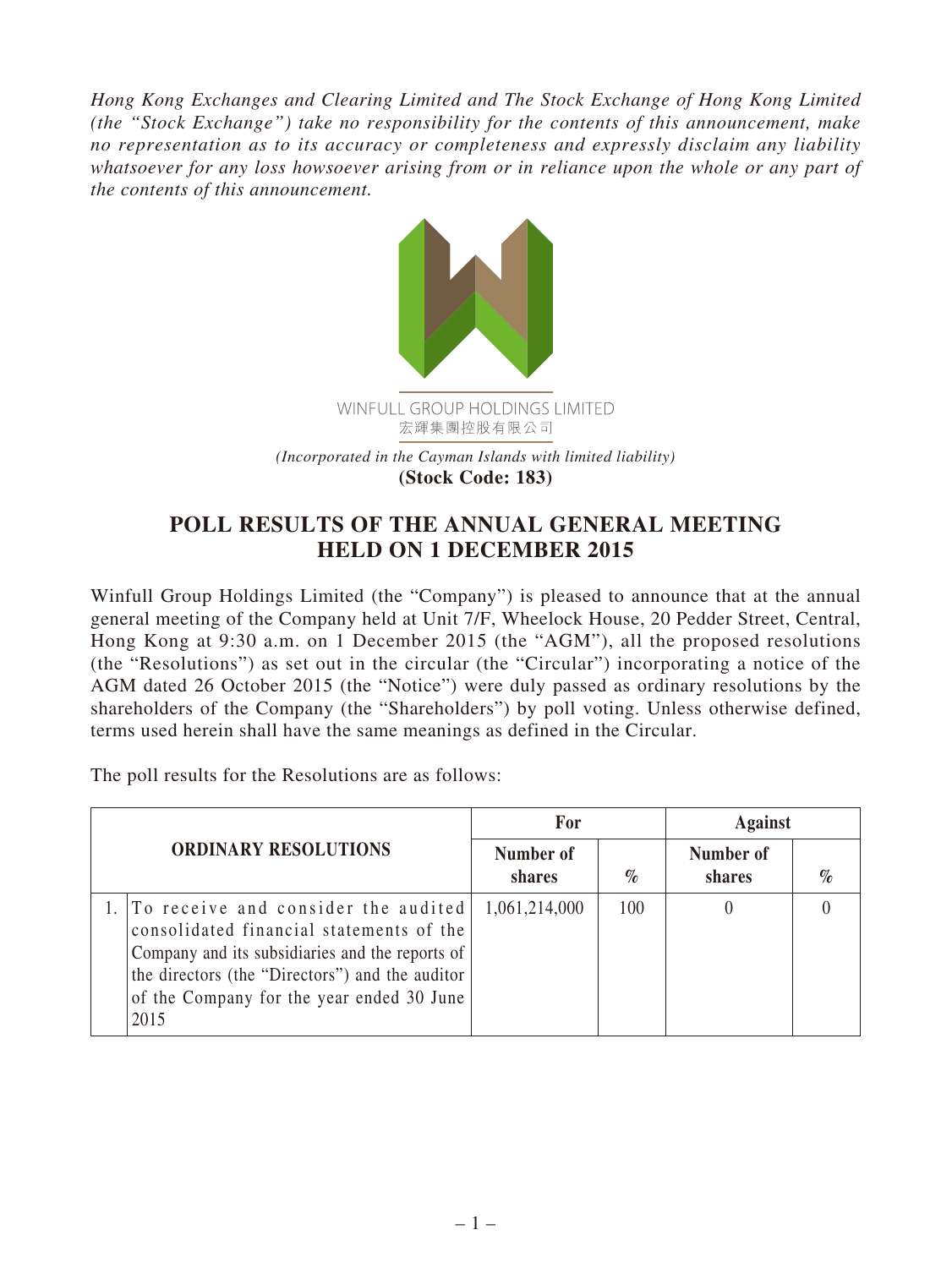|                             |                                                                                                                |                                                                                                                                         | For                 |        | <b>Against</b>      |          |
|-----------------------------|----------------------------------------------------------------------------------------------------------------|-----------------------------------------------------------------------------------------------------------------------------------------|---------------------|--------|---------------------|----------|
| <b>ORDINARY RESOLUTIONS</b> |                                                                                                                |                                                                                                                                         | Number of<br>shares | $\%$   | Number of<br>shares | $\%$     |
| 2.                          | (a)                                                                                                            | To re-elect Mr. Koo Fook Sun, Louis as an<br>independent non-executive Director                                                         | 1,060,610,000       | 99.945 | 584,000             | 0.055    |
|                             | (b)                                                                                                            | To re-elect Ms. Yeung Wing Yan, Wendy<br>as an independent non-executive Director                                                       | 1,061,194,000       | 100    | $\theta$            | $\theta$ |
|                             | (c)                                                                                                            | To authorise the board of Directors<br>(the "Board") to fix the Directors'<br>remuneration                                              | 1,061,194,000       | 100    | $\theta$            | $\theta$ |
| 3.                          | To re-appoint BDO Limited as the Company's<br>auditor and authorise the Board to fix its<br>remuneration       |                                                                                                                                         | 1,060,850,000       | 99.968 | 344,000             | 0.032    |
| 4.                          | To grant a general mandate to the Directors<br>to issue, allot and otherwise deal with the<br>Company's shares |                                                                                                                                         | 1,014,402,000       | 95.591 | 46,792,000          | 4.409    |
| 5.                          | To grant a general mandate to the Directors to<br>repurchase the Company's shares                              |                                                                                                                                         | 1,061,214,000       | 100    | $\theta$            | $\theta$ |
| 6.                          | repurchased                                                                                                    | To extend the general mandate granted to<br>the Directors to allot, issue and deal with the<br>Company's shares by the amount of shares | 1,014,402,000       | 95.591 | 46,792,000          | 4.409    |

The description of the Resolutions above is by way of summary only. The full text appears in the Notice. As at the date of the AGM:

- (a) The total number of the Shares in issue and entitling the holder to attend and vote for or against the Resolutions at the AGM: 2,718,500,000.
- (b) The total number of Shares entitling the holder to attend and abstain from voting in favour of the Resolutions at the AGM as set out in Rule 13.40 of the Rules Governing the Listing of Securities on the Stock Exchange (the "Listing Rules"): Nil.
- (c) None of the Shareholders have stated their intention in the Circular to vote against any of the Resolutions at the AGM.
- (d) None of the Shareholders is required under the Listing Rules to abstain from voting on any of the Resolutions at the AGM.

As more than 50% of the votes were cast in favour of the Resolutions, the Resolutions were duly passed as ordinary resolutions of the Company.